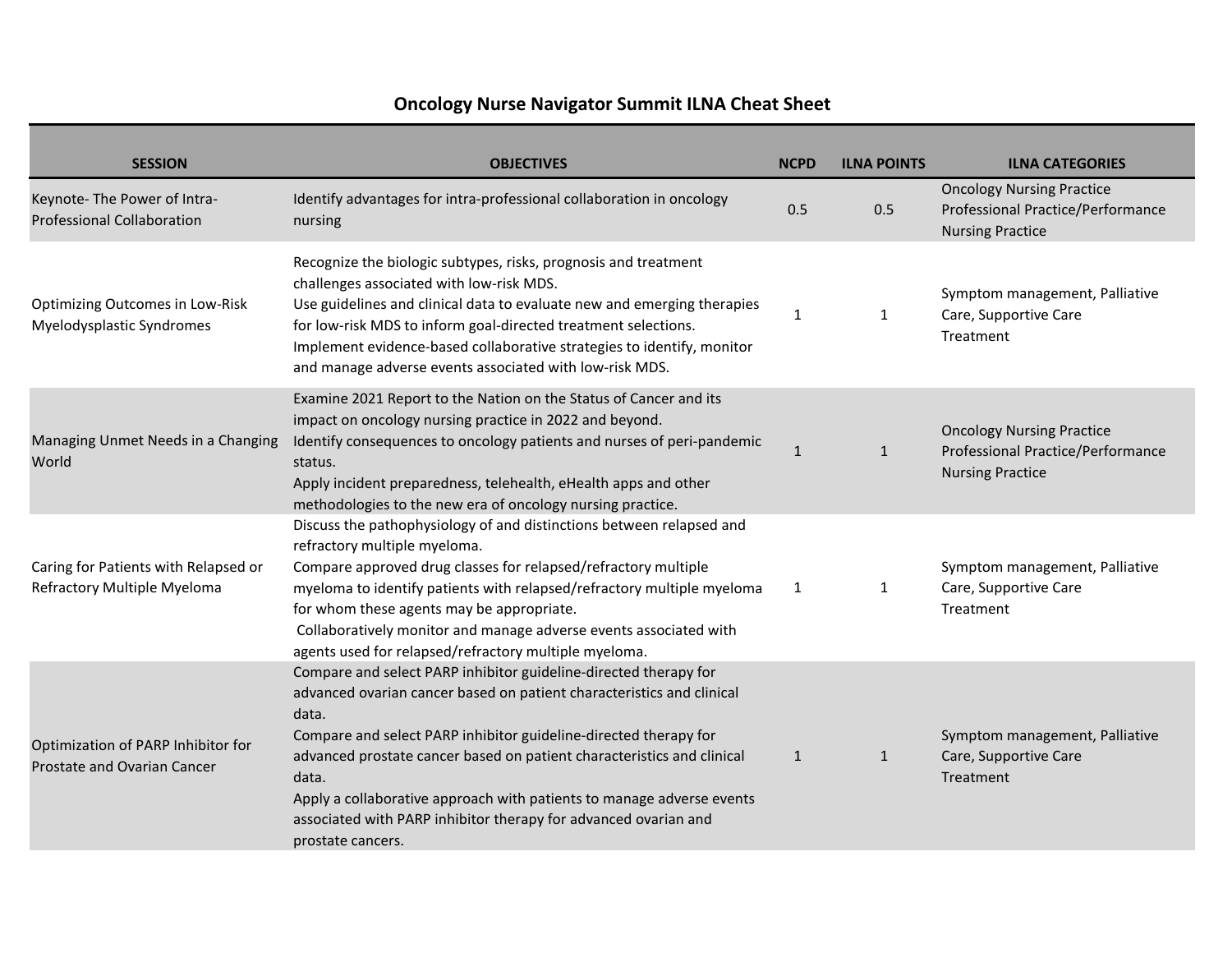| <b>HER2-Positive Metastatic Breast</b><br>Cancer: New Options, New Hope                                                  | Discuss tumor genesis, molecular characteristics, and molecular testing<br>for HER2-positive metastatic breast cancer.<br>Use guidelines and clinical data to evaluate new and emerging therapies<br>for HER2 positive metastatic breast cancer to inform goal-directed<br>treatment selections.<br>Implement evidence-based collaborative strategies to identify, monitor<br>and manage adverse events associated with HER2 positive breast cancer<br>therapies.                                                    | $\mathbf{1}$ | $\mathbf{1}$ | Symptom management, Palliative<br>Care, Supportive Care<br>Treatment                                                  |
|--------------------------------------------------------------------------------------------------------------------------|----------------------------------------------------------------------------------------------------------------------------------------------------------------------------------------------------------------------------------------------------------------------------------------------------------------------------------------------------------------------------------------------------------------------------------------------------------------------------------------------------------------------|--------------|--------------|-----------------------------------------------------------------------------------------------------------------------|
| Anticipate and Effectively Manage<br>Immune-Related Adverse Events                                                       | Recognize the immunotherapy classes and agents that cause common<br>and life-threatening adverse events in patients with cancer.<br>Compare the various immunotherapies and their adverse events profiles<br>to identify patients who are likely to experience adverse events related<br>to their treatments for cancer.<br>Apply a collaborative approach with patients to anticipate, monitor and<br>manage adverse events associated with immunotherapies used in the<br>treatment of various cancers.            | $\mathbf{1}$ | $\mathbf{1}$ | Symptom management, Palliative<br>Care, Supportive Care<br>Treatment                                                  |
| Understanding Racial and Ethnic<br>Disparities in Triple Negative Breast<br>Cancer: How Nurses Can Balance the<br>Scales | Recognize the biologic, risk, prognosis, and treatment challenges<br>associated with TNBC<br>Identify key non-biologic factors associated with poorer outcomes for<br>racial/ethnic identities disproportionately affected by TNBC<br>Implement collaborative strategies to address disparities and enhance<br>the quality of care in patients with TNBC                                                                                                                                                             | $\mathbf{1}$ | 1            | <b>Oncology Nursing Practice</b><br>Professional Practice/Performance<br><b>Nursing Practice</b><br>Care Coordination |
| The Art of Patient Education                                                                                             | Apply concepts of healthcare literacy, readiness to learn, anticipatory ed<br>ucation, and just in<br>time learning to inform collaborative goal setting with patients with canc<br>er.<br>Identify barriers to effective patient education and methodologies to<br>mitigate them.                                                                                                                                                                                                                                   | $\mathbf{1}$ | $\mathbf{1}$ | <b>Oncology Nursing Practice</b><br>Professional Practice/Performance<br><b>Nursing Practice</b><br>Psychosocial      |
| Updates in the Management of<br><b>Urologic Cancers</b>                                                                  | Compare and select guideline-directed therapy for advanced bladder<br>cancer based on patient characteristics and clinical data.<br>Apply a collaborative approach with patients to manage adverse events<br>associated with treatment for advanced bladder cancer.<br>Compare and select guideline-directed therapy for advanced RCC based<br>on patient characteristics and clinical data.<br>Apply a collaborative approach with patients to manage adverse events<br>associated with treatment for advanced RCC. | $\mathbf{1}$ | $\mathbf{1}$ | Symptom management, Palliative<br>Care, Supportive Care<br>Treatment                                                  |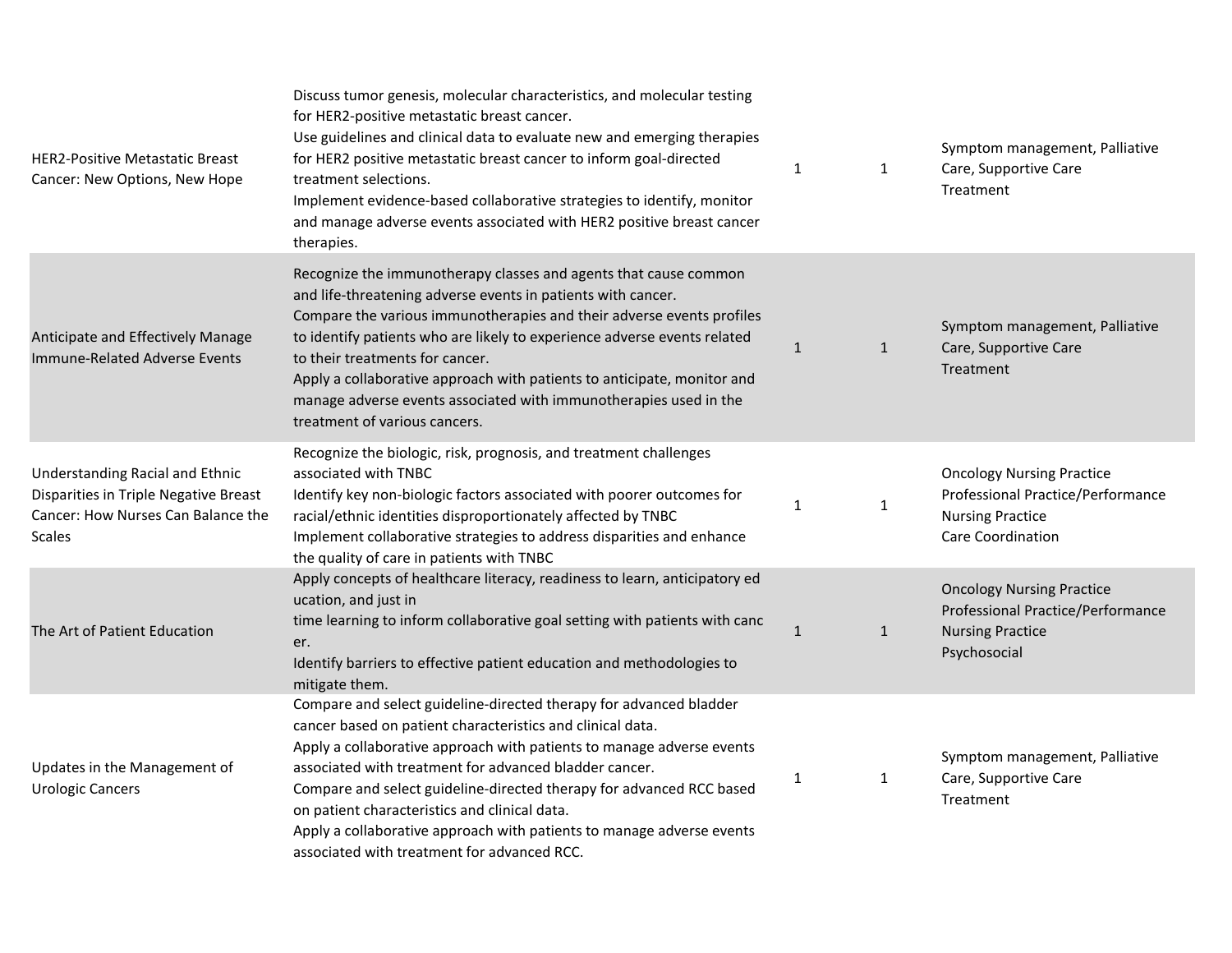| ONN Practice Expanding Our Reach,<br><b>Overcoming Barriers</b>                          | Identify challenging factors for ONN practice in urban and rural settings.<br>Examine the pros and cons of paid vs. volunteer models of navigation.<br>Incorporate ONN competencies, including the use of acuity tools in<br>successful ONN practice.                                                                                                                                                                                                                                                      | $\mathbf{1}$ | $\mathbf{1}$ | <b>Oncology Nursing Practice</b><br>Professional Practice/Performance<br><b>Nursing Practice</b><br>Care Continuum |
|------------------------------------------------------------------------------------------|------------------------------------------------------------------------------------------------------------------------------------------------------------------------------------------------------------------------------------------------------------------------------------------------------------------------------------------------------------------------------------------------------------------------------------------------------------------------------------------------------------|--------------|--------------|--------------------------------------------------------------------------------------------------------------------|
| Cancer Screening: Current Guidelines,<br>Challenges, and Disparities                     | Summarize, compare, and contrast current cancer screening guidelines<br>for people at average and increased risk for certain cancers.<br>Recognize the impact of the COVID-19 pandemic on cancer screening<br>rates and delayed diagnosis.<br>Identify challenges and barriers to cancer screening for marginalized<br>populations that result in increased health disparities.<br>Implement strategies to promote resources and recommendations for<br>cancer screening guidelines based on age and risk. | 1            | $\mathbf{1}$ | Care Continuum<br>Psychosocial                                                                                     |
| Decision-Making at Care Transitions                                                      | Discuss challenges that patients and families face during the phases of<br>the cancer continuum beginning with pre-diagnosis.<br>Review existential dilemmas that patients experience.<br>Provide "best practice" for difficult conversations and patient<br>preferences.<br>Identify interventions for ethical discussions at end of life.                                                                                                                                                                | $\mathbf{1}$ | $\mathbf{1}$ | <b>Cancer Continuum</b>                                                                                            |
| Targeted Therapy for NSCLC: New<br><b>Frontiers</b>                                      | Discuss tumor genesis, molecular characteristics, and broad molecular<br>testing for NSCLC.<br>Compare and select guideline-directed targeted therapies for NSCLC<br>based on patient and tumor characteristics and clinical data.<br>Implement evidence-based collaborative strategies to identify, monitor,<br>and manage adverse events associated with targeted therapies for<br>NSCLC.                                                                                                                | 1            | 1            | Treatment                                                                                                          |
| <b>Managing Challenging Cancer</b><br>Symptoms: The Chronic, the Acute and<br>the Urgent | Recognize the pathologic foundations of challenging key disease-related<br>common and life-threatening adverse events in patients with cancer.<br>Apply a collaborative approach with patients and the multidisciplinary<br>team to anticipate, monitor, and manage challenging key disease-<br>related common and life-threatening adverse events associated with a<br>cancer diagnosis.                                                                                                                  | $\mathbf{1}$ | $\mathbf{1}$ | Symptom Management, Palliative Care                                                                                |